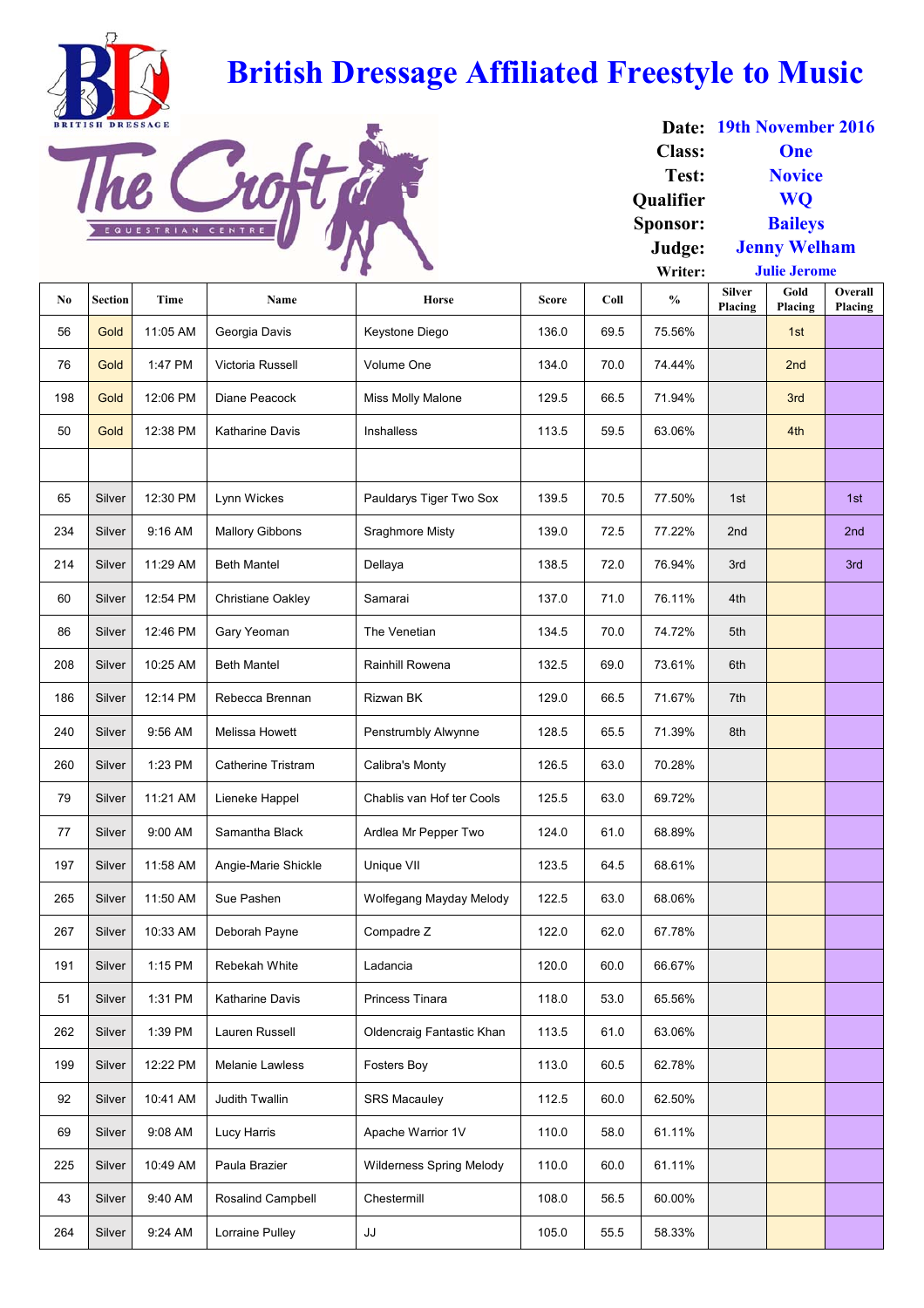**British Dressage Affiliated Freestyle to Music**



|               | Date: 19th November 2016 |
|---------------|--------------------------|
| <b>Class:</b> | Two                      |
| Test:         | <b>Elementary</b>        |
| Qualifier     | <b>WO</b>                |
| Sponsor:      | <b>PDS Saddles</b>       |
| Judge:        | <b>Samantha Amos</b>     |
| Writer·       | Sara Green               |

|     |                |         |                           |                           |              |       | VVIILCI.      |                          | $5a1a$ Gitch    |                    |
|-----|----------------|---------|---------------------------|---------------------------|--------------|-------|---------------|--------------------------|-----------------|--------------------|
| No  | <b>Section</b> | Time    | Name                      | Horse                     | <b>Score</b> | Coll  | $\frac{0}{0}$ | <b>Silver</b><br>Placing | Gold<br>Placing | Overall<br>Placing |
| 278 | Gold           | 4:26 PM | Anna Slosmanis            | Cezare II                 | 201.0        | 103.5 | 77.31%        |                          | 1st             | 1st                |
| 270 | Gold           | 3:38 PM | Tuula Aer                 | Lowland's Edelstein       | 187.5        | 94.0  | 72.12%        |                          | 2nd             | 3rd                |
| 276 | Gold           | 4:18 PM | Clare Harwood             | Aly B Z                   | 182.5        | 91.5  | 70.19%        |                          | 3rd             |                    |
| 272 | Gold           | 4:02 PM | <b>Bonnie Chivers</b>     | Diamondgraaf Reign Dance  | 160.0        | 79.5  | 61.54%        |                          | 4th             |                    |
|     |                |         |                           |                           |              |       |               |                          |                 |                    |
| 275 | Silver         | 2:37 PM | Rebekah White             | Lord Robin                | 190.0        | 99.5  | 73.08%        | 1st                      |                 | 2nd                |
| 268 | Silver         | 3:46 PM | Lesley Bolton             | Full Circle 111           | 183.5        | 94.5  | 70.58%        | 2nd                      |                 |                    |
| 279 | Silver         | 3:01 PM | Hannah Bown               | Sandro's Storm            | 181.5        | 91.5  | 69.81%        | 3rd                      |                 |                    |
| 274 | Silver         | 4:10 PM | Jade Dawson               | Cwmesgair Byron           | 170.5        | 87.5  | 65.58%        | 4th                      |                 |                    |
| 273 | Silver         | 3:54 PM | Sophie Delia              | Amur                      | 168.5        | 84.5  | 64.81%        | 5th                      |                 |                    |
| 76  | Silver         | 2:29 PM | Victoria Russell          | Volume One                | 166.0        | 85.5  | 63.85%        | 6th                      |                 |                    |
| 260 | Silver         | 2:05 PM | <b>Catherine Tristram</b> | Calibra's Monty           | 165.5        | 84.5  | 63.65%        | 7th                      |                 |                    |
| 277 | Silver         | 3:09 PM | Penny Gill                | Wild Romance              | 165.5        | 83.0  | 63.65%        | 8th                      |                 |                    |
| 51  | Silver         | 2:13 PM | Katharine Davis           | Princess Tinara           | 157.5        | 78.0  | 60.58%        |                          |                 |                    |
| 271 | Silver         | 3:30 PM | Susie Bicknell            | Vanadium B                | 151.0        | 78.5  | 58.08%        |                          |                 |                    |
|     |                |         |                           |                           |              |       |               |                          |                 |                    |
| 262 | Silver         | 2:21 PM | Lauren Russell            | Oldencraig Fantastic Khan | Retired      |       | Retired       |                          |                 |                    |
| 269 | Silver         | 2:45 PM | <b>Melissa Dawes</b>      | Keystone Royal Chrystal   | Retired      |       | Retired       |                          |                 |                    |
| 50  | Silver         | 2:53 PM | <b>Katharine Davis</b>    | Inshalless                | Retired      |       | Retired       |                          |                 |                    |
|     |                |         |                           |                           |              |       |               |                          |                 |                    |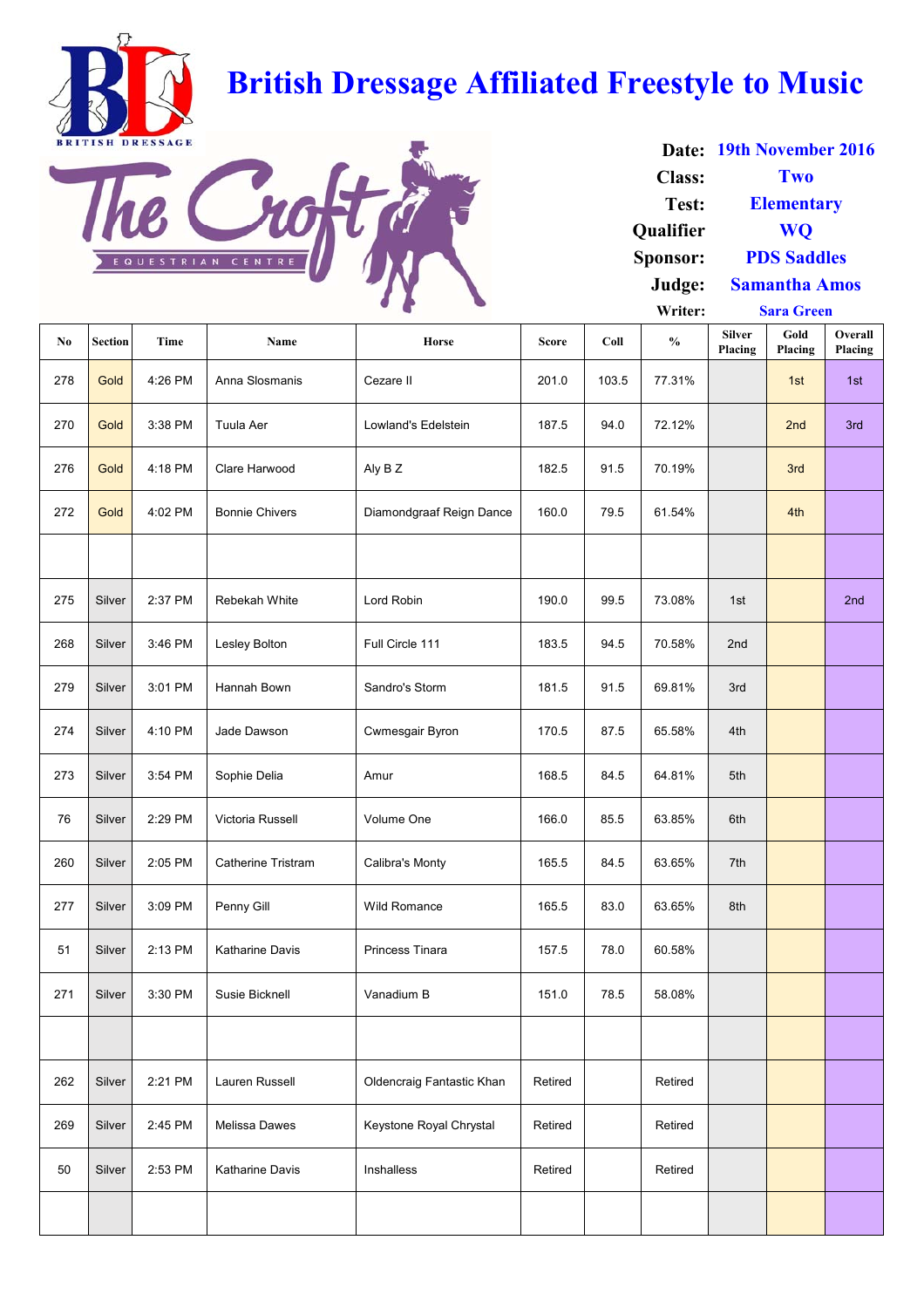**British Dressage Affiliated Freestyle to Music**



|                  | Date: 19th November 2016 |
|------------------|--------------------------|
| <b>Class:</b>    | <b>Three</b>             |
| Test:            | <b>Medium</b>            |
| <b>Qualifier</b> | <b>WO</b>                |
| Sponsor:         | <b>Spillers</b>          |
| Judge:           | <b>Alison Duck</b>       |
| Writer:          | <b>Claire Shoesmith</b>  |

| $\mathbf{N}\mathbf{o}$ | Section | Time    | Name              | Horse          | <b>Score</b> | Coll  | 11111.<br>$\mathbf{0}_{\mathbf{0}}^{\prime}$ | <b>Silver</b><br>Placing | Clan Conocomiun<br>Gold<br>Placing | Overall<br>Placing |
|------------------------|---------|---------|-------------------|----------------|--------------|-------|----------------------------------------------|--------------------------|------------------------------------|--------------------|
| 276                    | Gold    | 4:45 PM | Clare Harwood     | Aly B Z        | 212.0        | 108.0 | 70.67%                                       |                          | 1st                                | 2nd                |
| 288                    | Gold    | 5:41 PM | Marianna Tottman  | Carnaval Touch | 192.0        | 96.0  | 64.00%                                       |                          | 2nd                                |                    |
|                        |         |         |                   |                |              |       |                                              |                          |                                    |                    |
| 278                    | Silver  | 4:53 PM | Anna Slosmanis    | Cezare II      | 222.5        | 114.0 | 74.17%                                       | 1st                      |                                    | 1st                |
| 284                    | Silver  | 5:17 PM | Liz Connolly      | Jade           | 207.0        | 105.0 | 69.00%                                       | 2nd                      |                                    | 3rd                |
| 280                    | Silver  | 5:09 PM | Jo Farrington     | Carina II      | 202.0        | 102.0 | 67.33%                                       | 3rd                      |                                    |                    |
| 282                    | Silver  | 5:33 PM | Clare Griffin     | Rockwood Rosie | 190.5        | 97.5  | 63.50%                                       | 4th                      |                                    |                    |
| 285                    | Silver  | 5:25 PM | Michelle Williams | Just B Coz     | 177.5        | 91.5  | 59.17%                                       | 5th                      |                                    |                    |
|                        |         |         |                   |                |              |       |                                              |                          |                                    |                    |
|                        |         |         |                   |                |              |       |                                              |                          |                                    |                    |
|                        |         |         |                   |                |              |       |                                              |                          |                                    |                    |
|                        |         |         |                   |                |              |       |                                              |                          |                                    |                    |
|                        |         |         |                   |                |              |       |                                              |                          |                                    |                    |
|                        |         |         |                   |                |              |       |                                              |                          |                                    |                    |
|                        |         |         |                   |                |              |       |                                              |                          |                                    |                    |
|                        |         |         |                   |                |              |       |                                              |                          |                                    |                    |